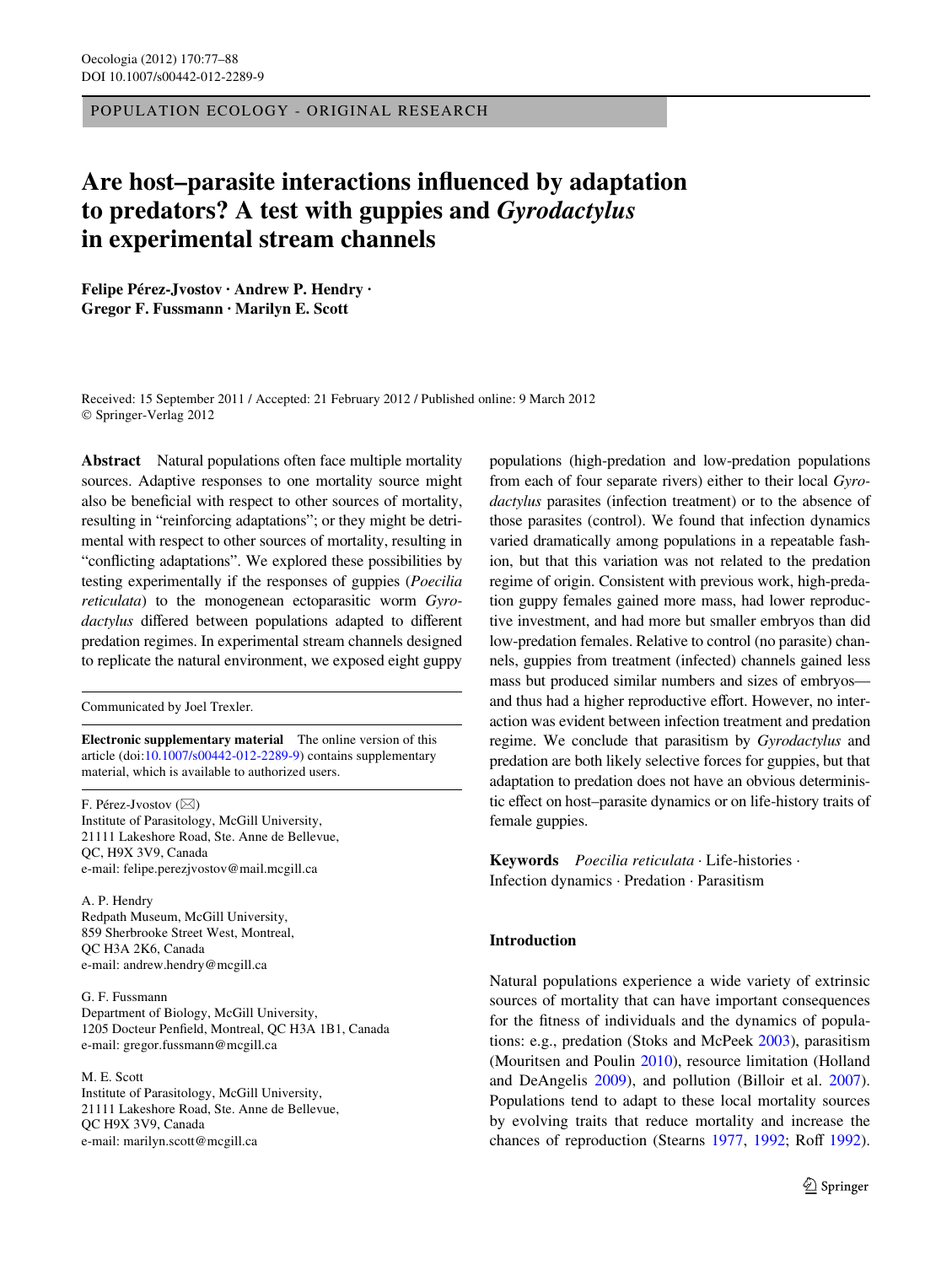Most studies of these responses tend to focus on overall mortality rates or on mortality from one specific cause, such as predation. The natural situation, however, is much more complex because populations typically face multiple mortality sources that might simultaneously include a variety of different predators, parasites, competitors, and abiotic stressors. Under such conditions, predicting evolutionary responses is difficult because one needs to account not only for multiple sources of mortality but also for the ways in which they interact.

Interactions between different sources of mortality could be reinforcing or conflicting with respect to adaptation. As an example of reinforcing effects, life-history theory predicts that elevated mortality at a given stage will generally select for particular adaptations of age at maturity, reproductive allocation and body growth, irrespective of the specific source of that mortality (Roff  $1992$ : Stearns 1992). As an example of conflicting effects, induced morphological changes in *Daphnia* can decrease mortality due to fish predation, while increasing the risk of parasitism (Yin et al. [2011](#page-11-4)). Whether or not adaptations to different mortality sources have reinforcing or conflicting effects has important evolutionary implications. In particular, it would seem easier for a population to adapt to reinforcing selective pressures, because the same adaptive trait changes will decrease mortality from multiple sources. In contrast, conflicting influences dictate that trait changes that are adaptive with respect to one mortality factor could well be maladaptive with respect to other factors.

We are specifically interested in the interaction between two common sources of mortality: predation and parasitism. On the one hand, reinforcing effects could be possible because both predators and parasites can cause high mortality, which should generally favor the evolution of earlier age at maturity, higher reproductive investment, and more but smaller offspring (Law [1979](#page-10-3); Roff [1992](#page-11-2); Stearns 1992; Reznick et al. [1996](#page-11-5)). Thus, adaptation to parasitism could aid adaptation to predation. On the other hand, conflicting effects are also possible because predation can select for behaviors, such as increased grouping (Seghers [1974](#page-11-6); Seghers and Magurran [1995](#page-11-7)), that protect against predation but might increase exposure to directly transmitted parasites (Hatcher et al. [2006](#page-10-4)). Also, some aspects of adaptation to parasites, such as the immune response (Dybdahl and Storfer [2003](#page-10-5)), may have little influence on adaptation to predators. We have commenced a research effort in Trinidadian guppy (*Poecilia reticulata*) populations to consider these various possibilities.

#### Guppies, predators, and parasites

The Trinidadian guppy is a sexually dimorphic live-bearing freshwater fish endemic to north-eastern South America. This species is frequently used in evolutionary studies due to its dramatic and rapid adaptation to its local environment (reviews: Endler [1995](#page-10-6); Houde [1997;](#page-10-7) Magurran [2005\)](#page-10-8). The best-studied environmental contrast is predation intensity, commonly classified as "high" (many dangerous predatory fishes that have major effects on guppy demography) versus "low" (fewer and less dangerous predatory fishes that have only minor effects on guppy demography). This contrast is clearly an important evolutionary force given the ample evidence that high-predation and low-predation guppy populations exhibit genetically based adaptive divergence in a great diversity of traits (reviews: Endler [1995](#page-10-6); Houde [1997;](#page-10-7) Magurran [2005\)](#page-10-8). Furthermore, these differences evolve rapidly when high-predation guppies are introduced into lowpredation environments, or when dangerous predators are introduced into formerly low-predation environments (Endler [1980;](#page-10-9) Reznick and Bryga [1987](#page-11-8); Reznick et al. [1996](#page-11-5); Gordon et al. [2009](#page-10-10)).

Despite this focus on the effects of predation regime, parasites could also be very important (van Oosterhout et al. [2006,](#page-11-9) [2007](#page-11-10); Cable and van Oosterhout [2007a](#page-10-11); Fraser and Neff  $2010$ ; Fraser et al.  $2010$ ). Most of the parasite work conducted thus far has focused on *Gyrodactylus*, a genus of ubiquitous host-specific viviparous monogenean ectoparasites of freshwater and marine fishes (Kearn [1994;](#page-10-14) Harris et al. [2004](#page-10-15)). Natural guppy populations in Trinidad are infected by up to two species of *Gyrodactylus*: *G. bullatarudis* and *G. turnbulli* (Harris and Lyles [1992](#page-10-16); Martin and Johnsen [2007\)](#page-10-17). Both species can be found in sympatry on the same individual guppy, with *G. bullatarudis* commonly found on the anterior end of the fish, particularly on the head and gills, and *G. turnbulli* commonly found on the posterior end, particularly on the caudal fin, peduncle, and anal fin (Harris and Lyles [1992\)](#page-10-16).

After infecting a guppy, each individual *G. turnbulli* gives birth to up to three individuals that are released onto the skin of the fish (Scott  $1982$ ). The first daughter is a clone of the mother that is born approximately 24 h after the mother matures, and it carries its own developing embryo inside. The second and third daughters start developing immediately after this first birth, and are themselves born 2.5 and 4.5 days later (Scott [1982\)](#page-11-11). This life cycle characteristic of gyrodactylids allows populations to grow rapidly on an individual host. Transmission to other hosts occurs primarily when the parasites on one host "jump" to another nearby host. This direct transmission, together with rapid population growth on individual fish, leads to epidemic spread of infection through fish populations (Scott and Anderson [1984\)](#page-11-12). Moreover, infections by *Gyrodactylus* can cause high guppy mortality in the laboratory (Scott and Anderson [1984;](#page-11-12) Cable and van Oosterhout [2007a,](#page-10-11) [b\)](#page-10-18) and in nature (van Oosterhout et al. [2007\)](#page-11-10).

*Gyrodactylus* is thus a good candidate for the study of whether adaptation to predation influences adaptation to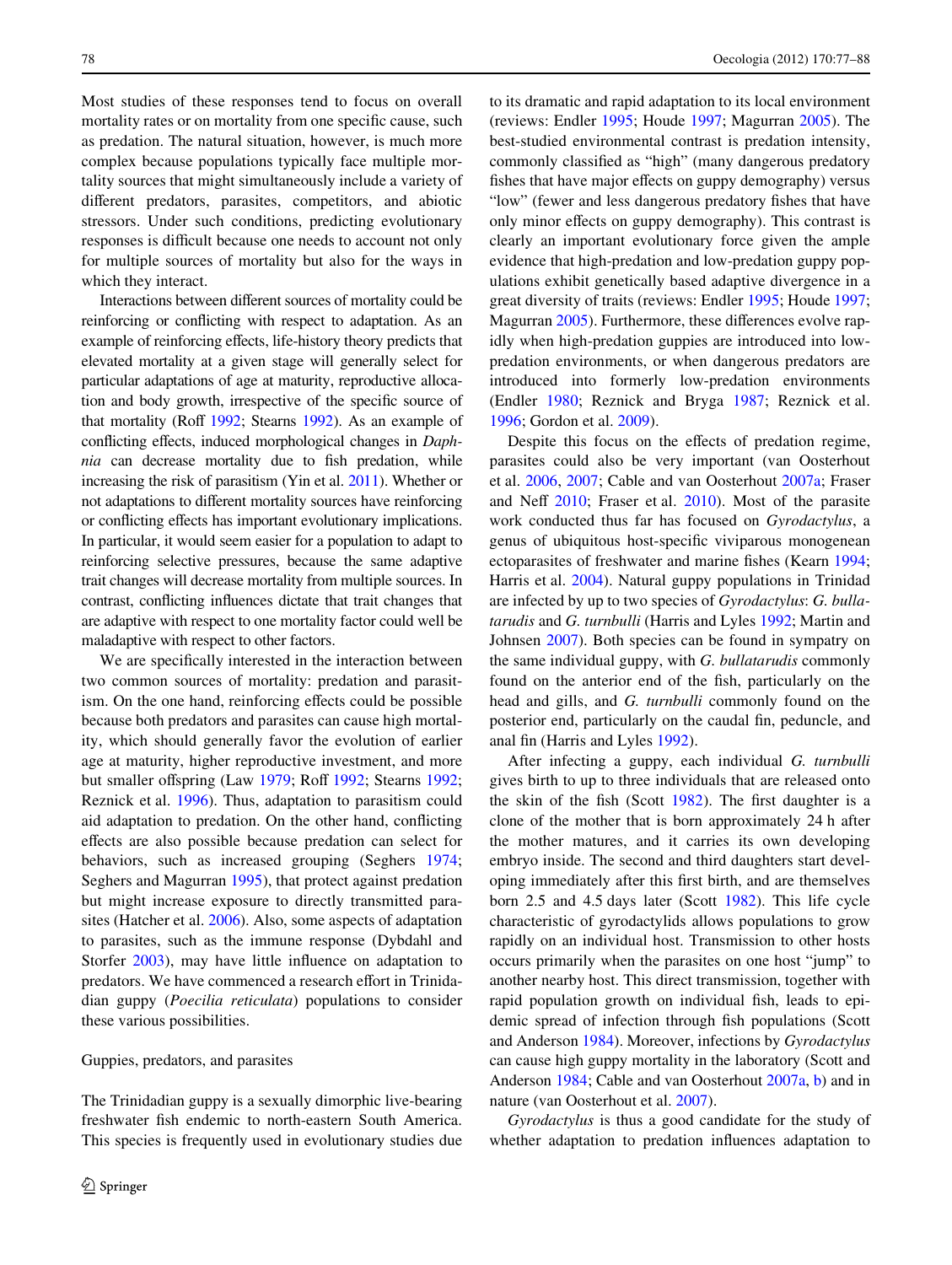parasitism. Some previous work has considered this possibility. In particular, wild-caught guppies from a high-predation site on the Aripo River in Trinidad had lower parasite loads and shorter infection durations (when tested in the laboratory) than did guppies from a low-predation site in the same river (van Oosterhout et al. [2003](#page-11-13); Cable and van Oosterhout [2007a,](#page-10-11) [b](#page-10-18)). However, the generality of this apparent high-predation versus low-predation effect is uncertain given that no other populations have been tested in a similar manner, and that guppy traits differ dramatically among populations within a given predation regime (Endler [1978](#page-10-19); Reznick et al. [1996](#page-11-5); Millar and Hendry [2011\)](#page-10-20).

## Our experiment

Our goal was to explore how wild-caught guppies from high- versus low-predation environments differ in (1) the infection dynamics of their sympatric *Gyrodactylus* parasite, and (2) in their life-history responses to *Gyrodactylus* infection. We therefore collected young guppies from highpredation and low-predation populations in four different rivers and placed them into experimental stream channels with and without their local *Gyrodactylus* parasites. Local parasites were used (i.e., each guppy population with its own parasite strain), as opposed to cross-infections, because we were interested in host-parasite interactions that actually occur in nature.

# **Materials and methods**

### Experimental design

We conducted two experiments using guppies collected from four different rivers in northern Trinidad: Quare, Aripo, Marianne, and El Cedro (Online Resource 1). In each case, a guppy population was divided into a parasite treatment (with *Gyrodactylus*) and a parasite-free control, each in a different experimental stream channel. Although here the real experimental manipulation relative to the natural population involves the removal of *Gyrodactylus*, our goal is to infer whether the effect of the presence of *Gyrodactylus* differs among populations. We thus follow this logic and refer to the *with parasite* condition as our treatment and the *without parasite* condition as our control*.* Experiment 1 involved fish collected only from high predation sites in the four rivers, resulting in two infection treatments crossed with four populations. Experiment 2 involved fish from the same high-predation sites, as in experiment 1, paired with low-predation sites from the same four rivers, resulting in two infection treatments crossed with four rivers and two predation regimes in each river. Experiment 1 served as an initial trial testing the feasibility and effect size of our infection treatment in the experimental stream channels. Also, because the experimental procedures were identical for the two experiments, data from experiment 1 allowed us to consider whether results were repeatable for the four populations that were included in both experiments. Experiment 2 then served as our formal test for effects of predation and parasitism.

The experimental stream channels were the same as those used in previous work on guppies (Palkovacs et al. [2009](#page-10-21); Bassar et al. [2010\)](#page-10-22): we used eight channels for experiment 1 and 16 for experiment 2. These channels are 0.5 m wide by 3 m long by 0.2 m deep, and throughout the experiments receive flowing water from a tributary to the Arima River. Seven days prior to the introduction of fish, the channels were thoroughly cleaned and gravel was added, making them available for natural colonization by the invertebrates and algae that provide food for the guppies. Predators were not included because we were not interested in the direct effects of predation risk on *Gyrodactylus*guppy interactions, but rather the ecological implications of evolving under different predation environments.

It is important to note that our use of water and invertebrates/algae from the Arima River provides a useful standardization in the sense that none of the other populations experienced these specific conditions in nature—because they all came from other rivers. It is certainly possible that the experimental results might have differed in another "common garden" (water from another river), but it is at least known that the specific channels and conditions we used have been effective in revealing differences between guppy populations from other rivers (Palkovacs et al. [2009;](#page-10-21) Bassar et al. [2010\)](#page-10-22). We are therefore confident that our results reveal host-parasite-mediated differences between populations.

# Guppy populations and collections

During September (experiment 1) and November (experiment 2) of 2009, we collected guppies from four rivers: Quare, Aripo, Marianne, and El Cedro (Online Resource 1). Guppies in the first three rivers represent different guppy lineages, likely separated for millions of years (Fajen and Breden [1992;](#page-10-23) Willing et al. [2010](#page-11-14)). Guppies in the El Cedro river represent the same lineage as those in the Aripo river, but are nevertheless geographically separate and genetically differentiated (Willing et al.  $2010$ ). Within the El Cedro, the high-predation guppies are natural (as they are in the three other rivers), whereas the low-predation guppies are descendants of the downstream high-predation guppies that were introduced upstream of a waterfall in 1981 into a previously guppy-free environment (Reznick and Bryga [1987](#page-11-8)). Predatory fauna across the south-slope rivers (El Cedro, Aripo and Quare) consists primarily of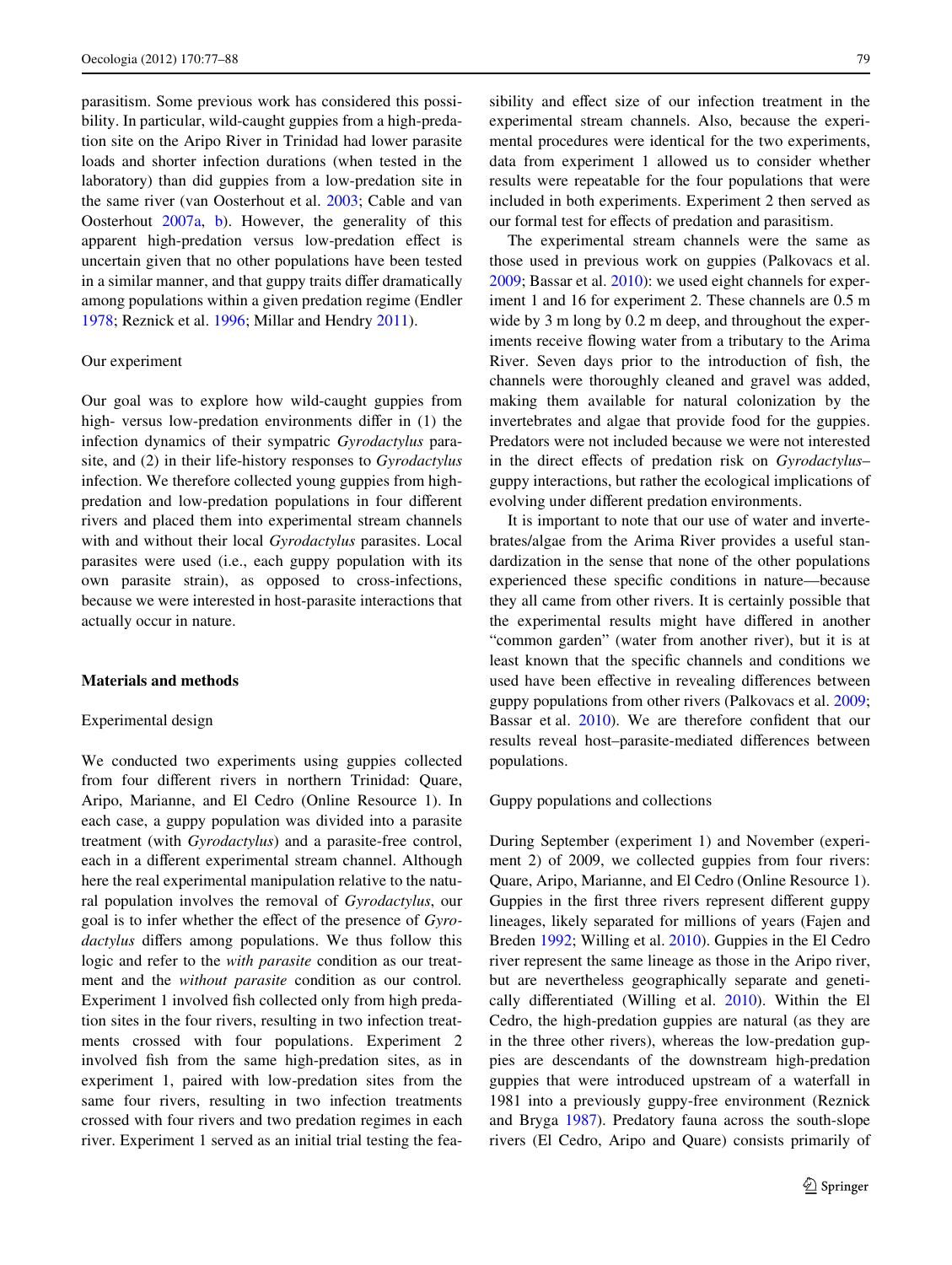cichlids (*Crenicichla alta* and *Aequidens pulcher*), whereas the Marianne site is dominated by eleotrids (*Eleotris pisonis* and *Gobiomorus dormitor*: Reznick and Bryga [1996\)](#page-11-15).

The specific high-predation and low-predation collection sites within each river were chosen based on previous studies establishing the local predation regime by (1) the presence/absence of dangerous predators (Endler [1978](#page-10-19); Reznick et al. [1996](#page-11-5); Rodd and Reznick [1997](#page-11-16); Magurran and Phillip [2001](#page-10-24)), and (2) direct measurements of mortality rate (Reznick et al. [1996](#page-11-5); Bryant and Reznick [2004](#page-10-25); Weese et al. [2010\)](#page-11-17). As far as is known from previous studies, the basic predation regime (high or low) is consistent through time at each of these sites, although predation intensity might well vary. Thus, our inferences relate to the basic predation rather than the specific predation intensity.

At each collection site (four for experiment 1, eight for experiment 2), 30 mature males and 30 juvenile females were collected and transported in individual c.240-g (8-oz) Whirl–Pak bags (Fisher Canada) to our laboratory in Trinidad. Juvenile females were selected (based on their small size and poorly developed "gravid spot") to maximize the chance that they were virgins. On arrival at the laboratory, the fish were anaesthetized in 0.02% Tricaine Methanesulfonate (Finquel MS222; Fisher Canada)  $(1:8,000)$  buffered to a neutral pH using  $NaHCO<sub>3</sub>$ . The parasite load of each individual was then determined by scanning its entire surface using a dissecting microscope under illumination by a cold light source. Each fish was also measured (standard length to the nearest mm), weighed (mass to the nearest mg), and given an individual intra-dermal mark with nontoxic Visible Implant Elastomer dye (Northwest Marine Technology). This marking methodology has been used in numerous guppy studies and has no apparent influence on guppy survival (Reznick et al. [1996;](#page-11-5) Bryant and Reznick [2004](#page-10-25); Gordon et al. [2009](#page-10-10); Weese et al. [2010\)](#page-11-17).

After the above processing, *Gyrodactylus* infections were eliminated from the fish by treating them with an aqueous solution of *N*-cyclopropyl-1,3,5-triazine-2,4,6-triamine (cyromazine), (Lice And Anchor Worm Treatment; Ecological Laboratories), according to the manufacturer's recommendations. During and after the parasite removal period, the guppies were held in gender- and populationspecific recovery tanks, where they were scanned for parasites (as above) over five consecutive days. Individuals found to still carry parasites on any of these days were immediately transferred to individual 1-L aquaria, and again treated as above. By the end of the 5-day period, no parasites were observed on any of the fish. All fish were then kept in recovery aquaria for a period of 4 weeks, which allowed them to recover full susceptibility to future *Gyrodactylus* infections (Scott [1985](#page-11-18)). During this period, no mature males and no fry were found in the female tanks—confirming that they were indeed virgins.

#### Experimental infection

After the 4-week recovery period, all fish were measured and weighed in the same manner as described above. Fish from each population were then randomly divided into two experimental groups: one to be infected and one to serve as an uninfected control. Ten males and ten females were then introduced into each of the experimental channels. The resulting densities were below those normally seen in the wild (Rodd and Reznick [1997\)](#page-11-16) in the hope that life-history traits would not be influenced by variation in density that resulted from any parasite-induced mortality during the experiment.

To initiate an epidemic outbreak in the infection treatment channels, a few additional male guppies were collected from each of the field sites. One naturally infected male with two to four *Gyrodactylus* attached to his caudal peduncle or caudal fin was measured and weighed as above, and then introduced to the infection treatment channels 2 days after introduction of the other fish. Live *Gyrodactylus* on experimental guppies cannot be identified to species level, but the above location of attachment on the fish is consistent with *G. turnbulli* (Harris and Lyles [1992](#page-10-16)). The same procedure was implemented by introducing an uninfected male (confirmed by scanning three times) into the no-infection control channels. The day of introduction of the infected or uninfected male was considered to be experimental day 0, after which fish survival and infection dynamics were tracked for 4 weeks by counting the individual parasite loads on each fish on every second day (using the above methodology). This process was replicated for the control channels to ensure that guppies in the control treatments were indeed uninfected and that they experienced similar handling conditions to guppies in the infected treatments.

Two small modifications were required to the above procedure for experiment 2. In the El Cedro low-predation infection treatment, the introduced infected male shed its parasites on the first day. We therefore re-infected this male using two parasites from another recently caught male, and re-introduced him into the channel. Similarly, in the Aripo high-predation infection treatment, the introduced infected male shed its parasites twice and so was re-infected twice. In both cases, the day of the final re-introduction of the infected male was considered as day 0.

After 4 weeks, all fish were captured from the channels, measured (standard length to the nearest 0.1 mm), weighed (to the nearest 0.1 mg), and euthanized with an overdose of MS222. The embryos in each female were then counted and their stage of development determined according to Haynes  $(1995)$  $(1995)$  identification keys. In addition, the total fresh mass of all embryos was measured for each female. The remaining guppies that were not used in the experiment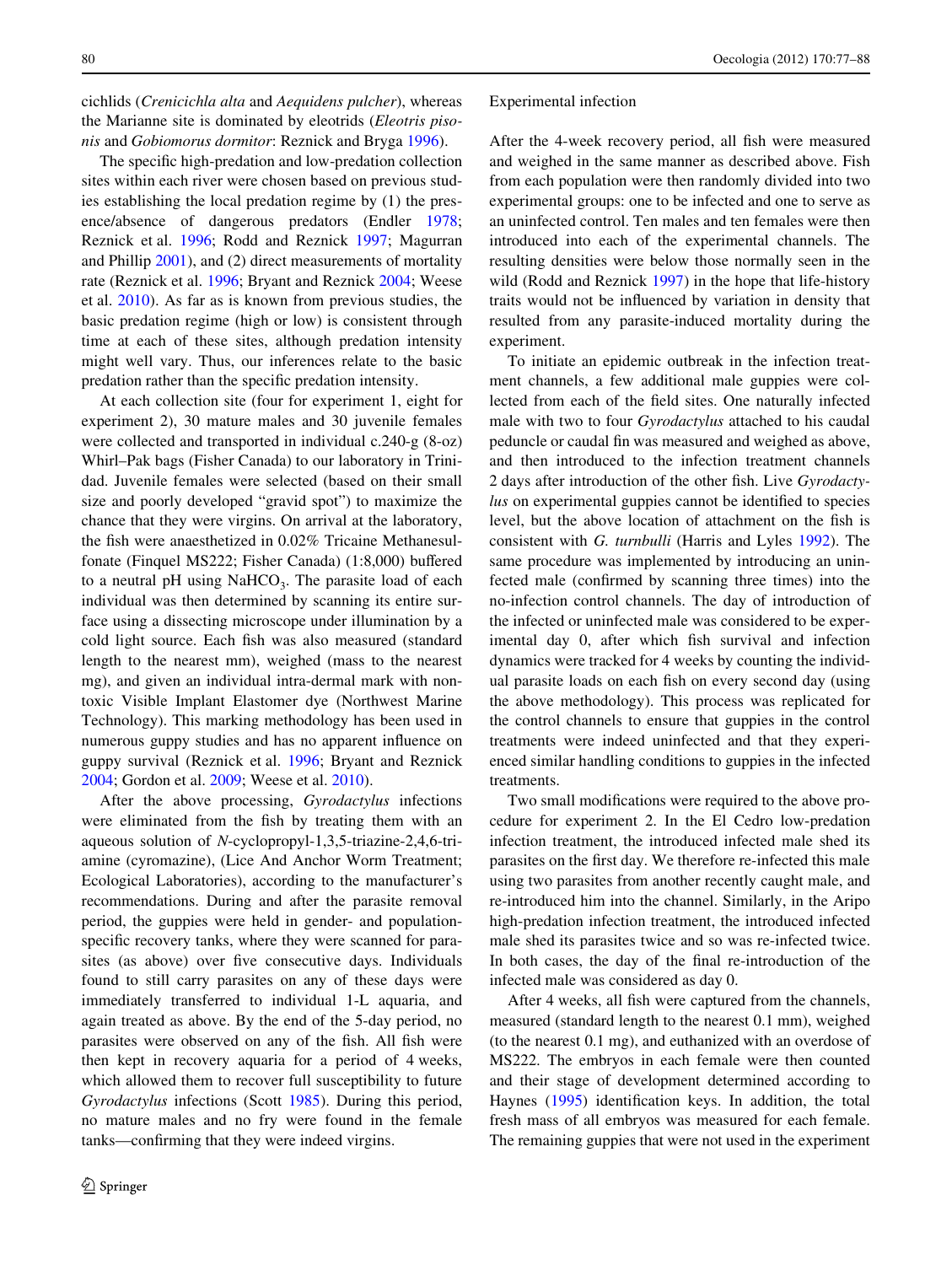| River        | Predation<br>regime of<br>wild population $(\%)$ | in the wild | Prevalence Max. prevalence Time to peak Time to<br>during<br>experiment $(\% )$ | of infection<br>(days) | exclusion<br>(days) | of infection<br>(days) | of parasites | Max. duration Max. number Max. parasite<br>load/individual $(\%)$ | Mortality |
|--------------|--------------------------------------------------|-------------|---------------------------------------------------------------------------------|------------------------|---------------------|------------------------|--------------|-------------------------------------------------------------------|-----------|
| Ouare        | Low                                              | 17.5        | 88.9                                                                            | 27                     |                     | 20                     | 305          | 151                                                               | 28.5      |
|              | High                                             | 35.8        | 19                                                                              | 11                     | 11                  | 12                     | 17           | 13                                                                | 33.3      |
| El Cedro Low |                                                  | 7.1         | 4.74                                                                            |                        | 5                   | 6                      | 2            | 2                                                                 | 33.3      |
|              | High                                             | 24.2        | 73.68                                                                           | 27                     |                     | 18                     | 72           | 17                                                                | 19.0      |
| Marianne Low |                                                  | 7.5         | 70                                                                              | 27                     |                     | 18                     | 40           | 6                                                                 | 23.8      |
|              | High                                             | 28.5        | 95                                                                              | 25                     |                     | 27                     | 111          | 21                                                                | 4.7       |
| Aripo        | Low                                              | 38.2        | 52.38                                                                           | 19                     | 26                  | 18                     | 22           | 10                                                                | 14.2      |
|              | High                                             | 43.2        | 9.52                                                                            | 5                      | 11                  | 11                     | 5            | 4                                                                 | 19.0      |

<span id="page-4-0"></span>**Table 1** Characterization of *Gyrodactylus* infection dynamics of Trinidadian guppies (*Poecilia reticulata*) in the eight experimental stream channels from experiment 2

were euthanized with an overdose of MS-222. All the procedures in the experiments were in accordance with ethical norms and approved by the McGill University Animal Use Committee in the protocol No. 5759.

## Data evaluation and statistical analysis

Data were categorized at individual- and population-level parameters. The former relate the phenotypic response of each individual fish, and the latter to each individual experimental stream channel. Parasite-related parameters recorded at the population level included maximum prevalence of infection (highest percentage of the population infected on a given day), peak of infection (day with the highest total parasite abundance), time to peak of infection, time to exclusion (time until all parasites in the fish population had disappeared), maximum duration of infection (longest individual infection), maximum number of parasites (highest total parasite abundance) and maximum parasite load per individual (highest parasite load on an individual fish at any given day). In three populations (Table [1\)](#page-4-0), the parasite population was still growing at day 27. We acknowledge the possibility that parasite levels might have reached much higher levels; however, for the purpose of our analysis, differences observed during the length of the experiment represent plausible differences in host-parasite dynamics between populations.

The individual phenotypic responses (growth, reproductive effort, number of embryos, embryo mass, and embryo development) of female guppies to *Gyrodactylus* infection were analyzed using general linear models in R version 2.12.2011-02-22 (R Core Development Team [2008\)](#page-10-27). In these models, predation regime of origin (high or low: for the second experiment only), experimental treatment (infected or control), and their interaction were treated as fixed factors, whereas river of origin was considered as a random factor, mainly because our conclusions about river effects are not intended to be specific to those rivers, but to the overall difference between high- and low-predation environments. The individual-based covariates included in the analysis were initial body mass at introduction into the experimental channels and the stage of embryo development. Parasite load-related measurements were entered as covariates to test the regression relationship between parasite load and the strength of female guppy response. However, these proved non-significant and were therefore dropped from all analyses. In the particular case of female growth, neither initial mass nor embryo development was statistically significant, so these covariates were dropped from the model. Response variables, each considered in a separate analysis, were (1) female growth over the 27 days of the experimental infection (males were excluded from this analysis because they stop growing at sexual maturity: Reznick  $1982$ ), (2) female reproductive effort (proportion of female growth due to embryonic fresh mass), (3) number of embryos per female, and (4) total mass of embryos per female. In addition to the individual phenotypic response to infection, duration of infection was calculated for each fish as the number of consecutive days it was observed infected during the entire length of the experiment. A few fish became infected, then eliminated their parasites, and then became re-infected. For these individuals, the duration of infection was calculated as the total number of days when parasites were observed for at least two consecutive sampling periods. Fish that were infected on only one sampling date were assigned an infection duration of 1 day. Mean parasite load was calculated for each fish as the mean number of parasites observed during the length of its infection.

Normality was evaluated using Shapiro–Wilk tests and homoscedasticity was examined using Bartlett's tests. Only for the duration of infection and mean parasite load was the assumption of normality violated ( $W = 0.968$ ,  $P = 0.012$ ;  $W = 0.505$ ,  $P < 0.0002$ , respectively). Transformations did not improve normality. These variables were then analyzed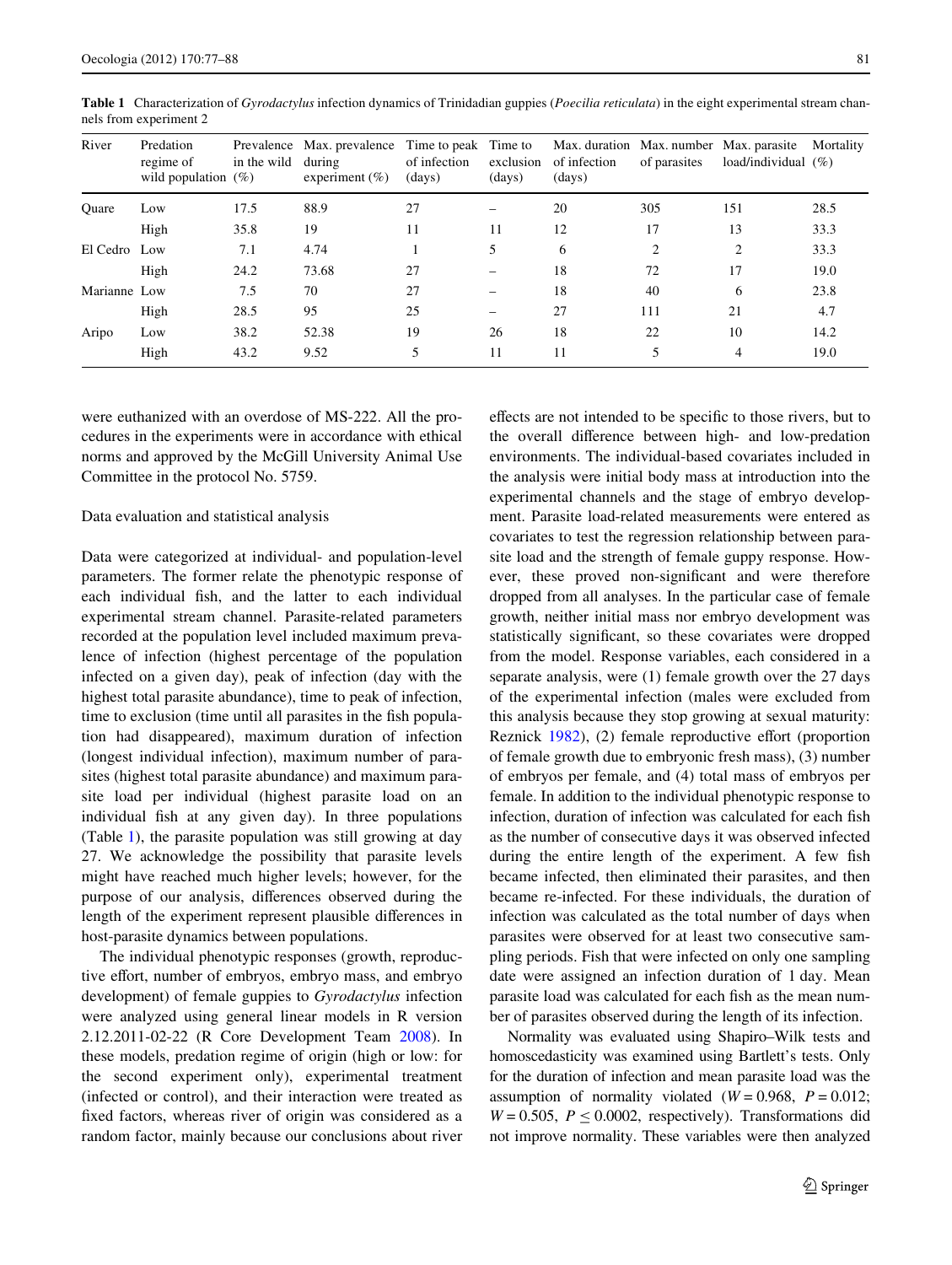



Days

<span id="page-5-0"></span>**Fig. 1** Epidemic dynamics in Marianne (**a**, **b**) and El Cedro (**c**, **d**) high-predation Trinidadian guppies (*Poecilia reticulata*) in experiment 1 (*solid line*) and experiment 2 (*dashed line*). **a**, **c** Prevalence of

infection (percentage of the population infected on a given day) and **b**, **d** *Gyrodactylus* population dynamics. Data in (**b**) and (**d**) have been log-transformed

using Kruskal–Wallis nonparametric tests with predation as a main effect and rivers pooled together per predation regime. Males and females were pooled together for each river.

Several additional details are pertinent. First, fish that died during the experiment were excluded from analyses of phenotypic responses. Second, the infection did not establish or spread in several of the experimentally infected groups in the second experiment (Table [1\)](#page-4-0). These populations, including their respective controls, were therefore removed from the analysis of guppy phenotypic responses. This resulted in an unbalanced design with three low-predation populations (Quare, Aripo, and Marianne) and two high-predation populations (El Cedro and Marianne). The level of significance for all analyses was set at  $P < 0.05$ .

# **Results**

# Infection dynamics

Infection levels recorded on the fish immediately after their collection from the wild varied dramatically among rivers, both between and within predation regimes (Table [1](#page-4-0)). Within each river, however, high-predation sites had a higher *Gyrodactylus* prevalence than those from low-predation sites ( $t = 3.851$ ;  $df = 3$ ;  $P = 0.030$ ).

In the experimental stream channels, the introduction of a *Gyrodactylus*-infected male led to remarkably similar infection dynamics for the four (high-predation) guppy populations that were replicated between experiments 1 and 2. In both cases, parasites spread and established infections in the Marianne and El Cedro guppy populations (Fig. [1a](#page-5-0), c) but did not spread to new hosts and were soon eliminated in the Quare and Aripo guppy populations (data not shown). Also in both experiments, the total *Gyrodactylus* population peaked at higher levels in Marianne guppies than in El Cedro guppies: 351 versus 120, respectively, in experiment 1 and 111 versus 72, respectively, in experiment 2 (Fig. [1b](#page-5-0), d). These comparisons indicate that infection dynamics are a repeatable property of host–parasite interactions for a given population, thus validating our use of only a single population per river (experiment 2) for comparing high-predation and low-predation guppy-*Gyrodactylus* interactions.

In experiment 2, infection dynamics differed among populations but did not show a consistent association with the predation regime of origin (Fig. [2](#page-6-0))—as two comparisons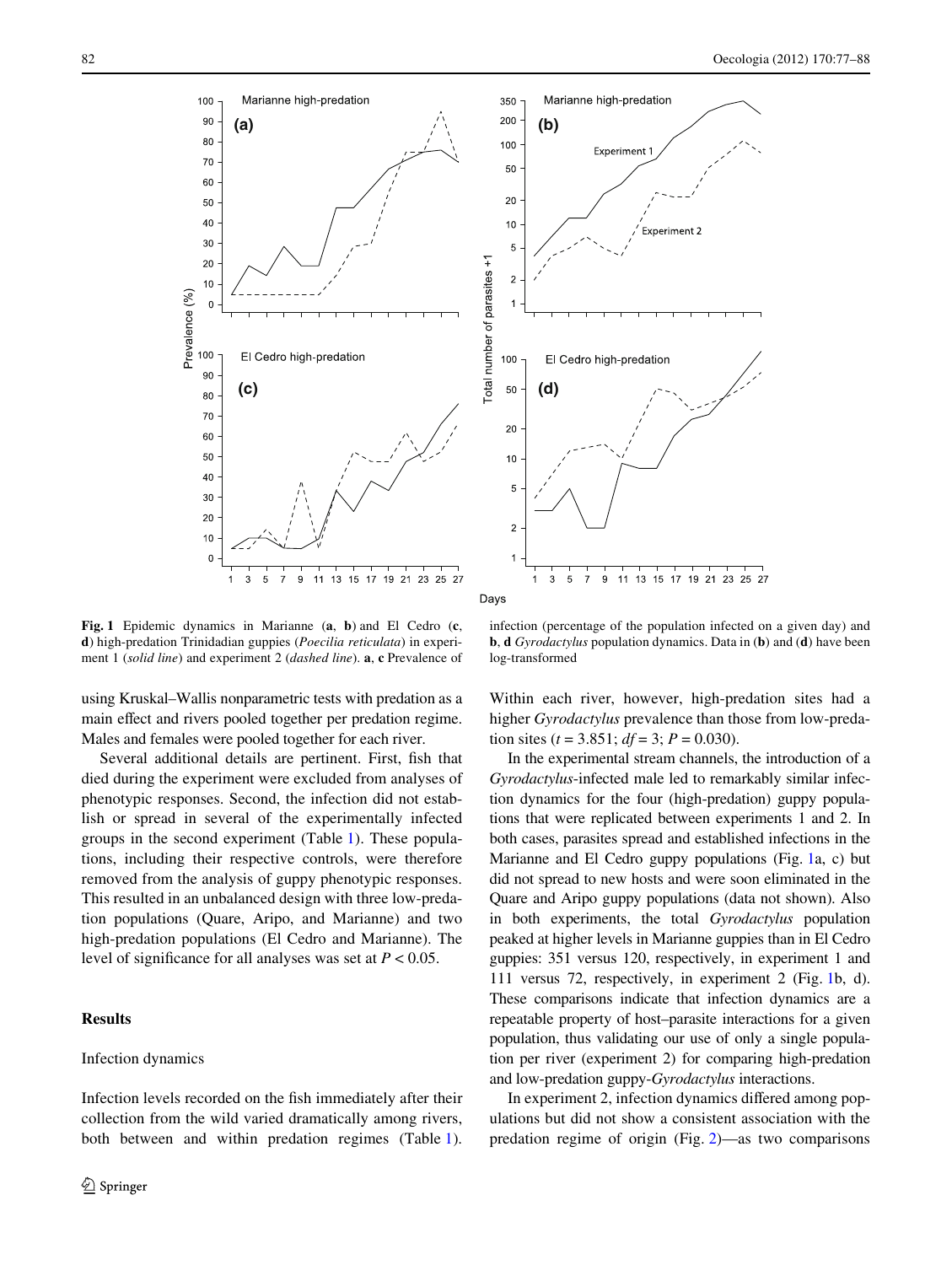

<span id="page-6-0"></span>**Fig. 2** *Gyrodactylus* population dynamics on high-predation guppies (*solid lines*) and low-predation guppies (*dashed lines*) from the four rivers used in experiment 2: **a** Aripo, **b** El Cedro, **c** Marianne and **d** Quare. Data in all panels have been log-transformed

reveal. First, the infection did not spread in both a low-predation population (El Cedro) and two high-predation populations (Aripo and Quare). Second, for populations where the infection did spread, predation regime did not significantly affect mean parasite load (Kruskal–Wallis test: *H* = 1.413; *df* = 1; *P* = 0.234) or the mean duration of infection (Kruskal–Wallis test:  $H = 0.529$ ;  $df = 1$ ;  $P = 0.466$ ).

#### Guppy responses

In experiment 2, guppy mortality was similar between the infected and control channels (Table [1](#page-4-0)): average mortality in infected channels was 22.0% compared to 22.6% for control channels. Among the infected channels, El Cedro and Quare low-predation channels had the highest mortality (33 and 28%, respectively). Among the control channels, highest mortality was observed in El Cedro and Marianne low-predation, 48 and 28%, respectively.

Female growth was reduced in the infection treatment channels compared to the control channels, and it was higher in guppies from high-predation populations than from low-predation populations (Fig. [3](#page-7-0)a; Table [2\)](#page-7-1). The interaction between predation and infection did not have a significant effect (Table [2\)](#page-7-1).

When controlling for initial mass, females from highpredation environments had more embryos, greater total embryo mass, and higher reproductive effort than did those from low-predation environments (Fig. [3c](#page-7-0), d; Table [2](#page-7-1)). Parasite infection (i.e., infected versus control channels) had no detectable influence on the number of embryos or total embryo mass (Table [2\)](#page-7-1), but it did influence our measure of reproductive effort. In particular, females from infection treatment channels had an approximately 4% greater reproductive effort than did females from the uninfected channels (Fig. [3](#page-7-0)d; Table [2\)](#page-7-1). This result occurred because females in the infection treatment channels attained a similar embryo mass despite their reduced growth. However, no interaction was evident between predation regime and infection treatment for any of the variables. Interestingly, females in low-predation channels exposed to parasites had a reproductive effort that was close to that of high-predation females not exposed to parasites (Fig. [3d](#page-7-0)).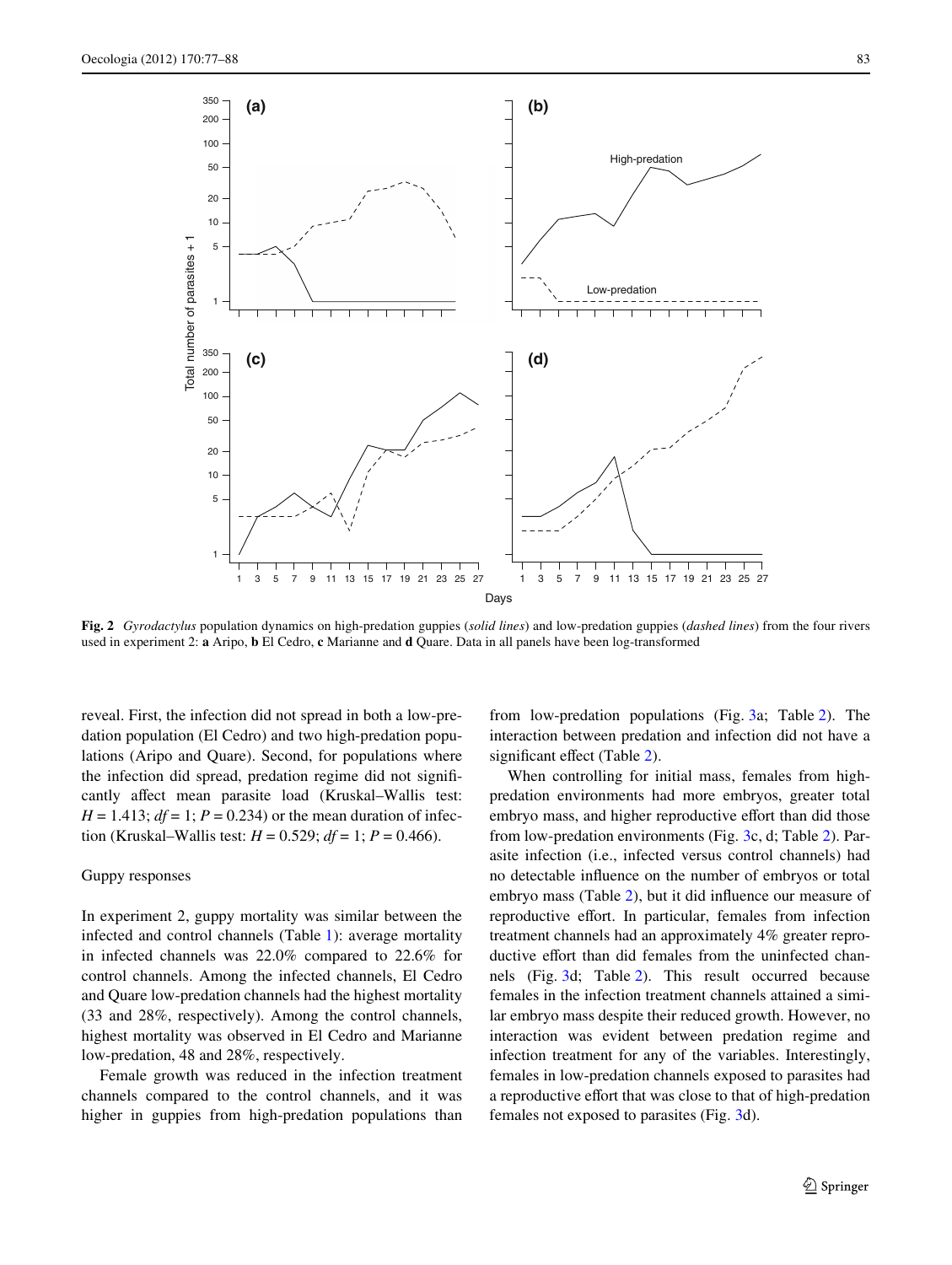<span id="page-7-0"></span>Fig. 3 Differences in phenotypic traits between females from infected and control channels and high-predation and low-predation experimental populations from experiment 2: **a** growth, **b** number of embryos, **c** embryo mass, and **d** reproductive effort (proportion of female growth due to embryonic fresh mass). Only those populations in which infections did establish were analyzed, along with their respective controls. *Dashed line–open triangle*, control treatment; *solid line– closed square*, infected treatment. *Error bars* ±1SE



<span id="page-7-1"></span>

|  |  |  | <b>Table 2</b> Statistical analyses of female life-history traits in experiment 2 |
|--|--|--|-----------------------------------------------------------------------------------|
|  |  |  |                                                                                   |

| Variable                     | Female growth            |                  | Number of embryos  |                  | Embryo mass        |                  | Reproductive effort |                  |
|------------------------------|--------------------------|------------------|--------------------|------------------|--------------------|------------------|---------------------|------------------|
|                              | $F(d\hat{f})$            | $\boldsymbol{P}$ | $F(d\hat{f})$      | $\boldsymbol{P}$ | $F(d\hat{f})$      | $\boldsymbol{P}$ | $F(d\hat{f})$       | $\boldsymbol{P}$ |
| <b>Fixed factors</b>         |                          |                  |                    |                  |                    |                  |                     |                  |
| Infection                    | 5.118(1,74)              | 0.026            | 0.076(1.72)        | 0.810            | 1.465(1,72)        | 0.230            | 6.020(1,72)         | 0.016            |
| Predation                    | 20.546 (1,74)            | < 0.001          | 29.683 (1,72)      | < 0.001          | 22.799 (1,72)      | < 0.001          | 8.240 (1,72)        | 0.005            |
| Predation $\times$ infection | 0.865(1,74)              | 0.355            | 0.126(1.72)        | 0.753            | 0.0108(1.72)       | 0.917            | 0.317(1.72)         | 0.575            |
| Initial mass                 |                          |                  | 15.056 (1,72)      | 0.009            | 60.762(1,72)       | < 0.001          | 58.864 (1,72)       | < 0.001          |
| Embryo development           | $\overline{\phantom{0}}$ | -                | 22.821 (1,72)      | < 0.001          | 47.501 (1,72)      | < 0.001          | 32.744 (1,72)       | < 0.001          |
|                              | Standard deviation       |                  | Standard deviation |                  | Standard deviation |                  | Standard deviation  |                  |
|                              | Intercept                | Residual         | Intercept          | Residual         | Intercept          | Residual         | Intercept           | Residual         |
| Random factors               |                          |                  |                    |                  |                    |                  |                     |                  |
| River                        | 0.011                    | 0.032            | 0.000              | 2.819            | 0.000              | 0.006            | 0.000               | 6.354            |

All traits were analyzed using general linear models with "infection" and "predation" as fixed effects. "River" was entered as a blocking factor. "Initial mass" and "Embryo development" were removed from female growth analysis due to non-significance

Significant values ( $P < 0.05$ ) shown in bold

# **Discussion**

We explored *Gyrodactylus* infection dynamics and guppy traits for four replicate instances (i.e., different rivers) of guppy population divergence between high-predation and low-predation environments. In a first experiment, we found that infection dynamics in experimental stream channels differed in a repeatable way among guppy populations, but a second experiment showed that this variation was not consistently associated with predation regime. We also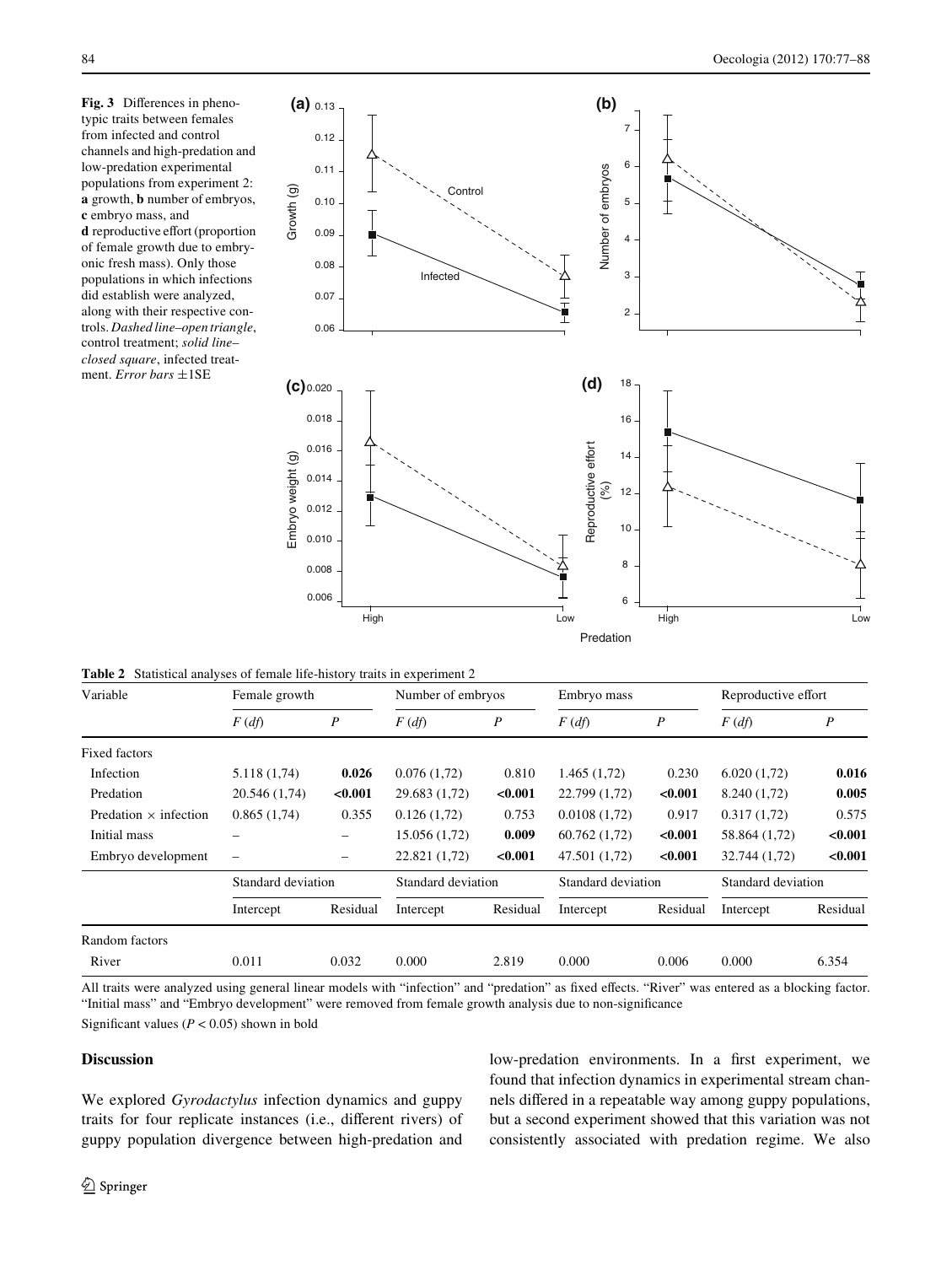found that guppy traits differed consistently between highpredation and low-predation guppies and were influenced by whether or not parasites were present in the channels, but the effects of predation regime of origin and parasite presence did not interact. In the following sections, we first discuss in more detail the nature of infection dynamics and then further consider effects on guppy traits. We close with a discussion of how our data motivate the logical next experimental steps in examining the interactions between predation and parasitism in this system.

Impact of predation regime on infection dynamics

The lack of a consistent association between predation regime of origin for the guppies and infection dynamics of their local parasites was evident in several comparisons. First, in both experiments, high-predation guppies from the Quare and Aripo rivers were hard to infect with *Gyrodactylus* whereas high-predation guppies from the Marianne and El Cedro rivers were not. Second, of the four populations in which infections persisted for the full duration of experiment 2, two were high-predation and two were low-predation. Finally, none of our measures of dynamics differed between high and low predation sites, despite higher prevalence of infection in wild fish from high-predation sites at the time of collection from the field. This is in contrast to the results of previous studies using only the Aripo river, where experimentally infected individual guppies from a high-predation site (Lower Aripo) had lower parasite loads and shorter duration of infection than those from a low-predation site (Upper Aripo) (van Oosterhout et al. [2003](#page-11-13)). It is feasible that the observed differences between our results and those previously reported are due to particularities of the rivers or experimental designs. For instance, this is the first time that *Gyrodactylus* dynamics and guppy response of eight different populations from four rivers have been compared. Moreover, here we report *Gyrodactylus*–guppy dynamics in a setting that closely mimics wild populations in a natural environment, allowing free parasite transmission or parasite avoidance, rather than individual infection trials in a laboratory setting. In addition, it is possible that, in populations where the cost of parasitism is high, guppies have evolved a strong innate immune response that prevents, or at least severely limits, the establishment and spread of the parasite. Such could be the case for this particular river. In a later study, Cable and van Oosterhout [\(2007b](#page-10-18)) compared parasite dynamics of a highly virulent *Gyrodactylus* strain in fish from high- and low-predation populations from the Aripo River. They found that parasites had a much lower initial establishment rate on fish from the high-predation population. This fits with our results. By contrast, when they re-infected the fish 53 days later, low-predation Aripo guppies had lower parasite loads

and were infected for fewer days than were guppies from the high predation population. It would therefore be valuable to repeat our experiment to examine other aspects of the immune response.

The fact that we did not detect a consistent effect of predation regime of origin on infection dynamics could reflect limitations due to lack of replication. However, infection dynamics showed consistency between the four high-predation populations used in experiments 1 and 2. This consistency increases our confidence in concluding that predation regime was not a crucial driver of infection dynamics, at least in our experimental stream channels. At the same time, the variation among populations suggests that other properties of guppies, their parasites, or the local environments where they co-evolved do indeed influence infection dynamics. Examining these factors will require further experimentation.

## Guppy traits

A first important point is that our results closely parallel the previously documented differences in growth and life history traits between high-predation and low-predation guppies. Most obviously, guppies from high-predation sites have more embryos, greater total embryo mass, and higher reproductive effort (Reznick and Endler [1982;](#page-11-20) Reznick and Bryga [1987](#page-11-8), [1996;](#page-11-15) Reznick [1989;](#page-11-21) Gordon et al. [2009;](#page-10-10) Fig. [3\)](#page-7-0). A second important point is that, regardless of predation regime, female guppies in infected channels grew more slowly and had higher reproductive effort (proportion of growth composed of embryonic fresh weight) than did female guppies in the control channels. A third important point is that no interaction was evident between predation regime and parasite treatment: that is, divergence owing to evolutionary history of predation regime did not influence responses to local *Gyrodactylus* parasites.

The reduction of female growth in the infection treatment channels might be explained either by (1) a negative impact of *Gyrodactylus* infection on host health, or (2) the activation and maintenance of an energetically costly immune response. The first possibility implies a strictly pathological consequence of the infection, whereas the second possibility could represent an adaptive host response. The parasite loads in our experiments are significantly lower than those typically observed in the laboratory (Scott [1982](#page-11-11); Scott and Anderson  $1984$ ; Scott [1985\)](#page-11-18) or in field populations (Harris and Lyles [1992;](#page-10-16) van Oosterhout et al. [2003](#page-11-13), [2006](#page-11-9); but see Faria et al. [2010](#page-10-28)). Interestingly, Kolluru et al.  $(2009)$  $(2009)$  reported that infected first-generation male descendants from the Quare and Madamas low-predation populations increased their foraging behavior when experimentally infected with *Gyrodactylus*. If this is true in wild populations, such compensatory foraging behavior will increase carotenoid intake for its allocation to immune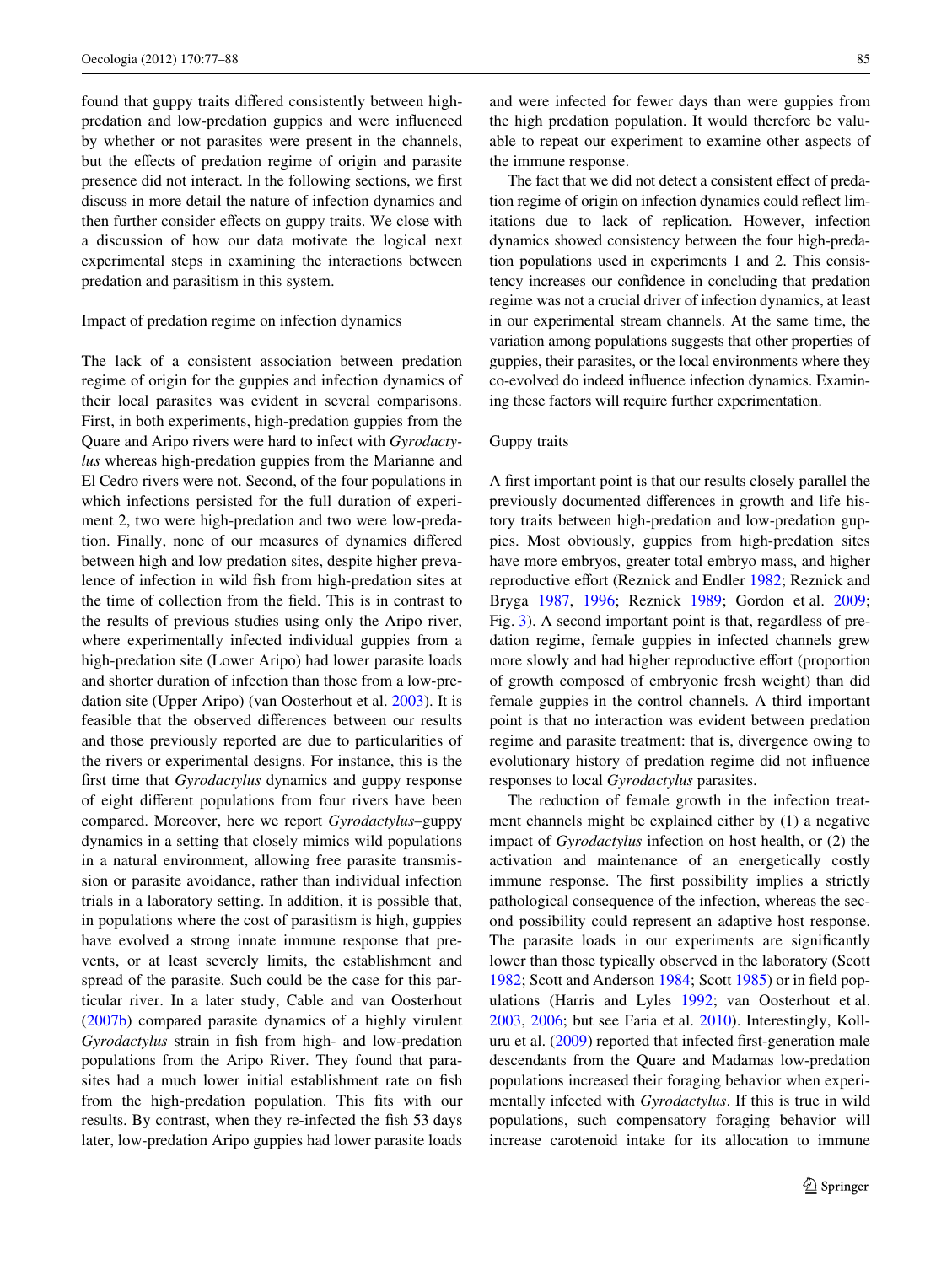response (Kolluru et al. [2006](#page-10-30)), and support the hypothesis that the activation and maintenance of an immune response against *Gyrodactylus* has a great energetic cost. Whether or not these responses then influence susceptibility to predation is not known, although the pathological clamping of fins that typically occurs as a consequence of infection is likely to increase susceptibility to predation due to reduced mobility. This warrants further investigation.

Despite having a lower growth rate, females in infection treatment channels did not have lower total embryo mass, which thus means that their reproductive effort increased relative to those in control channels (Fig. [3b](#page-7-0), d). This response is consistent with expectations for a host infected with parasites (like *Gyrodactylus*) that have low initial population growth followed by rapid proliferation. The basic idea is that infections that will be potentially debilitating in the future should provoke the transfer of resources from growth to reproduction (Forbes [1993\)](#page-10-31). Interestingly, this particular plastic response is likely to interact with adaptation to high predation, which also favors increased repro-ductive effort in guppies (Endler and Reznick [1982](#page-11-19); Reznick and Bryga [1987](#page-11-8); Reznick et al. [1996\)](#page-11-5) and other taxa (Stibor  $1992$ ; Gliwicz  $2007$ ). Our own data confirm this idea because the relative increase in reproductive investment associated with either high predation or parasite infection was almost identical (Fig. [3](#page-7-0)), and because *Gyrodactylus* infection levels were higher in wild high-predation than low-predation guppy populations, both in our study and in previous studies (Martin and Johnsen [2007;](#page-10-17) Fraser and Neff  $2010$ ). Thus, our results on guppy life-history traits suggest that responses to parasites and predators are reinforcing rather than conflicting.

#### The way forward

Our study shows that *Gyrodactylus* infection dynamics differ greatly among guppy populations from different rivers, and that infection of a guppy population influences guppy growth and life history. Although we found no interaction between predation regime of the guppy populations and the dynamics or effects of parasites, our study provides evidence for reinforcing responses to these factors. In essence, guppy response to *Gyrodactylus* was in the same direction as previous studies have reported for predation (Reznick and Endler [1982;](#page-11-20) Reznick and Bryga [1987,](#page-11-8) [1996;](#page-11-15) Reznick [1989](#page-11-21); Gordon et al. [2009\)](#page-10-10). However, further experimentation is needed to reveal the exact nature of the relationship between adaptations to predation and parasitism.

First, it would be useful to perform the same experiment under the risk of predation. For instance, predator chemical cues have been known to alter a number of traits and behaviors in guppies (Dzikowski et al. [2004](#page-10-33); Gosline and Rodd [2008](#page-10-34)). Perhaps these alterations would also modify guppy–

*Gyrodactylus* interactions. Second, our experimental design was intended to mimic dynamics that might occur in nature and so we used each guppy population's local parasites. This means, however, that we cannot separate guppy characteristics from parasite characteristics, which are likely to be associated through co-evolution (van Valen [1973](#page-11-23); Price [1980;](#page-10-35) Ebert and Hamilton [1996](#page-10-36); Lively [1999;](#page-10-37) Kawecki and Ebert [2004\)](#page-10-38). Future work could use the same parasite strain across multiple guppy populations, which would better reveal whether the guppies themselves show responses to parasites that are modified by their predation regime of origin. It would also be useful to cross host genotypes (guppy populations) with parasite genotypes (parasite populations) with environments (presence or absence of predator cues) to see if hosts or parasites are better adapted to each other, and if this depends on the environmental context (Nuismer and Gandon [2008;](#page-10-39) Gandon and Nuismer [2009](#page-10-40)). Third, we targeted infection with *G. turnbulli* when *G. bullatarudis* might well have different effects (Cable and van Oosterhout [2007a](#page-10-11)). Fourth, we used wild-caught fish, whose prior experience could have influenced the results. Although many high-predation versus lowpredation guppy differences are genetically based (Reznick [1982;](#page-11-19) Arendt and Reznick [2005;](#page-10-41) Karim et al. [2007](#page-10-42)), some plastic effects are also evident (Rodd and Reznick [1997;](#page-11-16) Bashey [2006](#page-10-43); Gosline and Rodd [2008](#page-10-34)). An important extension could therefore be to use laboratory-reared fish to disentangle genetic effects from plastic influences.

# Conclusions

We found that guppies exposed to a natural epidemic cycle of infection with their local *Gyrodactylus* parasites showed decreased body growth rate and increased reproductive effort, independent of predation regime of origin. We therefore do not have clear evidence that parasite population dynamics are consistently different between guppies from high-predation environments versus those from low-predation environments. However, the parasite-induced decrease in growth rate and increase in reproductive allocation would presumably be less disadvantageous, and even might be advantageous, for high-predation populations that are selected by predators in the same direction. These results suggest that, in this system, adaptation to one agent of mortality (parasitism) could reinforce adaptation to another agent of mortality (predation), although we have here considered only plastic effects of parasitism. Whether genetic divergence in response to parasitism parallels genetic divergence with regard to predation remains to be seen.

**Acknowledgments** We would like to thank Alfredo Marquez for his help with fish collection and parasite sampling. We also thank David Reznick and the FIBR Program (From Genes to Ecosystems) for facilitating use of the experimental channels, valuable suggestions, and overall support. Felipe Dargent and Etienne Low-Decarie provided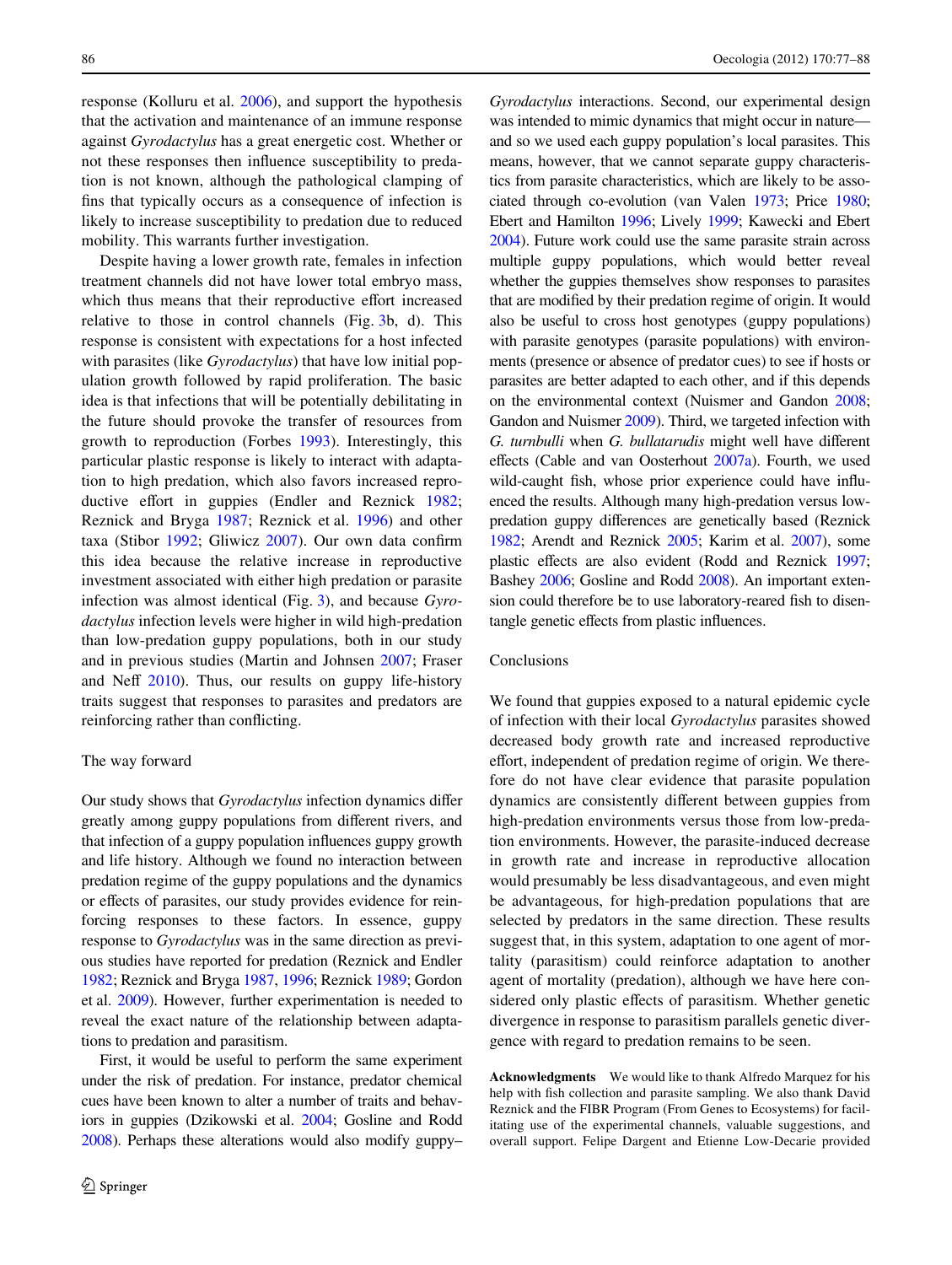valuable comments and discussions. Funding was provided by the Natural Sciences and Engineering Research Council of Canada (NSERC) in the form of a Special Research Opportunity Grant to G. Fussmann, A. Hendry, P. Bentzen and M. Scott, Discovery Grants to M. Scott, and PhD scholarship from the Consejo Nacional de Ciencia y Tecnología (Mexico) to F. Pérez-Jvostov. Research at the Institute of Parasitology is supported by a *regroupement stratégique* from Fonds Québecois de la recherche sur la nature et les technologies.

## **References**

- <span id="page-10-41"></span>Arendt JD, Reznick DN (2005) Evolution of juvenile growth rates in female guppies (*Poecilia reticulata*): predator regime or resource level? Proc R Soc Lond B 272:333–337
- <span id="page-10-43"></span>Bashey F (2006) Cross-generational environmental effects and the evolution of offspring size in the Trinidadian guppy *Poecilia reticulata*. Evolution 60:348–361
- <span id="page-10-22"></span>Bassar RD, Marshall MC, Lopez-Sepulcre A, Zandona E, Travis J, Pringle CM, Flecker AS, Thomas SA, Fraser DF, Reznick DN (2010) Local adaptation in Trinidadian guppies alters ecosystem processes. Proc Natl Acad Sci USA 107(8):3616–3621
- <span id="page-10-2"></span>Billoir E, Péry ARR, Charles S (2007) Integrating the lethal and sublethal effects of toxic compounds into the population dynamics of *Daphnia magna*: a combination of the DEBtox and matrix population models. Ecol Model 203:204–214
- <span id="page-10-25"></span>Bryant MJ, Reznick DN (2004) Comparative studies of senescence in natural populations of guppies. Am Nat 163:55–68
- <span id="page-10-11"></span>Cable J, van Oosterhout C (2007a) The impact of parasites on the life history evolution of guppies (*Poecilia reticulata*): the effects of host size on parasite virulence. Int J Parasitol 37:1449–1458
- <span id="page-10-18"></span>Cable J, van Oosterhout C (2007b) The role of innate and acquired resistance in two natural populations of guppies (*Poecilia reticulata*) infected with the ectoparasite *Gyrodactylus turnbulli*. Biol J Linn Soc 90:647–655
- <span id="page-10-5"></span>Dybdahl MF, Storfer A (2003) Parasite local adaptation: Red Queen versus Suicide King. Trends Ecol Evol 18(3):523–530
- <span id="page-10-33"></span>Dzikowski R, Hulata G, Harpaz S, Karplus I (2004) Inducible reproductive plasticity of the guppy *Poecilia reticulata* in response to predation cues. J Exp Zool 301A:776–782
- <span id="page-10-36"></span>Ebert D, Hamilton WD (1996) Sex against virulence: the coevolution of parasitic diseases. Trends Ecol Evol 11:79–82
- <span id="page-10-19"></span>Endler JA (1978) A predator's view of animal color patterns. Evol Biol 11:319–364
- <span id="page-10-9"></span>Endler JA (1980) Natural selection on color patterns in *Poecilia reticulata*. Evolution 34(1):76–91
- <span id="page-10-6"></span>Endler JA (1995) Multiple-trait coevolution and environmental gradients in guppies. Trends Ecol Evol 10(1):22–29
- <span id="page-10-23"></span>Fajen A, Breden F (1992) Mitochondrial DNA sequence variation among natural populations of the Trinidad guppy, *Poecilia reticulata*. Evolution 46:1457–1465
- <span id="page-10-28"></span>Faria PJ, van Oosterhout C, Cable J (2010) Optimal release strategies for captive-bred animals in reintroduction programs: experimental infections using the guppy as a model organism. Conserv Biol 143:35–45
- <span id="page-10-31"></span>Forbes M (1993) Parasitism and host reproductive effort. Oikos 67(3):444–450
- <span id="page-10-12"></span>Fraser B, Neff BD (2010) Parasite mediated homogenizing selection at the MHC in guppies. Genetica 138:273–278
- <span id="page-10-13"></span>Fraser B, Ramnarine IW, Neff BD (2010) Temporal variation at the MHC class IIB in wild populations of the guppy (*Poecilia Reticulata*). Evolution 64(7):2086–2096
- <span id="page-10-40"></span>Gandon S, Nuismer SL (2009) Interactions between genetic drift, gene flow, and selection mosaics drive parasite local adaptation. Am Nat 173:212–224
- <span id="page-10-32"></span>Gliwicz  $J(2007)$  Increased reproductive effort as a life history response of Microtus to predation. Ecoscience 14:314–317
- <span id="page-10-10"></span>Gordon SP, Reznick ND, Kinnison MT, Bryant MJ, Weese DJ, Rasanen K, Millar NP, Hendry AP (2009) Adaptive changes in life history and survival following a new guppy introduction. Am Nat 174(1):34–45
- <span id="page-10-34"></span>Gosline AK, Rodd FH (2008) Predator-induced plasticity in guppy (*Poecilia reticulata*) life history traits. Aquat Ecol 42:693–699
- <span id="page-10-16"></span>Harris PD, Lyles AM (1992) Infections of *Gyrodactylus bullatarudis* and *Gyrodactylus turnbulli* on guppies (*Poecilia reticulata*) in Trinidad. J Parasitol 78:912–914
- <span id="page-10-15"></span>Harris PD, Shinn AP, Cable J, Bakke TA (2004) Nominal species of the genus *Gyrodactylus* von Nordmann 1832 (Monogenea: *Gyrodactylidae*), with a list of principal host species. Syst Parasitol 59(1):1–27
- <span id="page-10-4"></span>Hatcher MJ, Dick JTA, Dunn A (2006) How parasites affect interactions between competitors and predators. Ecol Lett 9:1253–1271
- <span id="page-10-26"></span>Haynes JL (1995) Standardized classification of poeciliid development for life-history studies. Copeia 1995:147–154
- <span id="page-10-1"></span>Holland JN, DeAngelis DL (2009) Consumer-resource theory predicts dynamic transitions between outcomes of interspecific interactions. Ecol Lett 12:1357–1366
- <span id="page-10-7"></span>Houde AE (1997) Sex, color, and mate choice in guppies. Princeton University Press, Princeton
- <span id="page-10-42"></span>Karim N, Gordon SP, Schwartz AK, Hendry AP (2007) This is not déjà vu all over again: male guppy colour in a new experimental introduction. J Eur Soc Evol Biol 20:1–12
- <span id="page-10-38"></span>Kawecki TJ, Ebert D (2004) Conceptual issues in local adaptation. Ecol Lett 7:1225–1241
- <span id="page-10-14"></span>Kearn GC (1994) Evolutionary expansion of the monogenea. Int J Parasitol 24:1227–1271
- <span id="page-10-30"></span>Kolluru GR, Ruiz NC, del Cid N, Dunlop E, Grether GF (2006) The effects of carotenoid and food intake on caudal fin regeneration in male guppies. J Fish Biol 68:1002–1012
- <span id="page-10-29"></span>Kolluru GR, Grether GF, Dunlop E, South S (2009) Food availability and parasite infection influence mating tactics in guppies (*Poecilia reticulata*). Behav Ecol 20(1):131–137
- <span id="page-10-3"></span>Law R (1979) Optimal life histories under age-specific predation. Am Nat 114:399–417
- <span id="page-10-37"></span>Lively CM (1999) Migration, virulence, and the geographic mosaic of adaptation by parasites. Am Nat 153:S34–S47
- <span id="page-10-8"></span>Magurran AE (2005) Evolutionary ecology the Trinidadian guppy. Oxford University Press, Oxford
- <span id="page-10-24"></span>Magurran AE, Phillip DAT (2001) Evolutionary implications of largescale patterns in the ecology of Trinidadian guppies, *Poecilia reticulata*. Biol J Linn Soc 73:1–9
- <span id="page-10-17"></span>Martin CH, Johnsen S (2007) A field test of the Hamilton-Zuk hypothesis in the Trinidadian guppy (*Poecilia reticulata*). Behav Ecol Sociobiol 61:1897–1909
- <span id="page-10-20"></span>Millar NP, Hendry AP (2011) Population divergence of private and non-private signals in wild guppies. Environ Biol Fish (in press)
- <span id="page-10-0"></span>Mouritsen KN, Poulin R (2010) Parasitism as a determinant of community structure on intertidal flats. Mar Biol  $157(1):201-213$
- <span id="page-10-39"></span>Nuismer SL, Gandon S (2008) Moving beyond common-garden and transplant designs: insight into the causes of local adaptation in species interactions. Am Nat 171:658–668
- <span id="page-10-21"></span>Palkovacs EP, Marshall MC, Lamphere BA, Lynch BR, Weese DJ, Fraser DF, Reznick DN, Pringle CM, Kinnison MT (2009) Experimental evaluation of evolution and coevolution as agents of ecosystem change in Trinidadian streams. Philos Trans R Soc Lond B 364:1617–1628
- <span id="page-10-35"></span>Price PW (1980) Evolutionary biology of parasites. Princeton University Press, Princeton
- <span id="page-10-27"></span>R Core Development Team (2008) R: a language and environment for statistical computing. R Foundation for Statistical Computing, Vienna